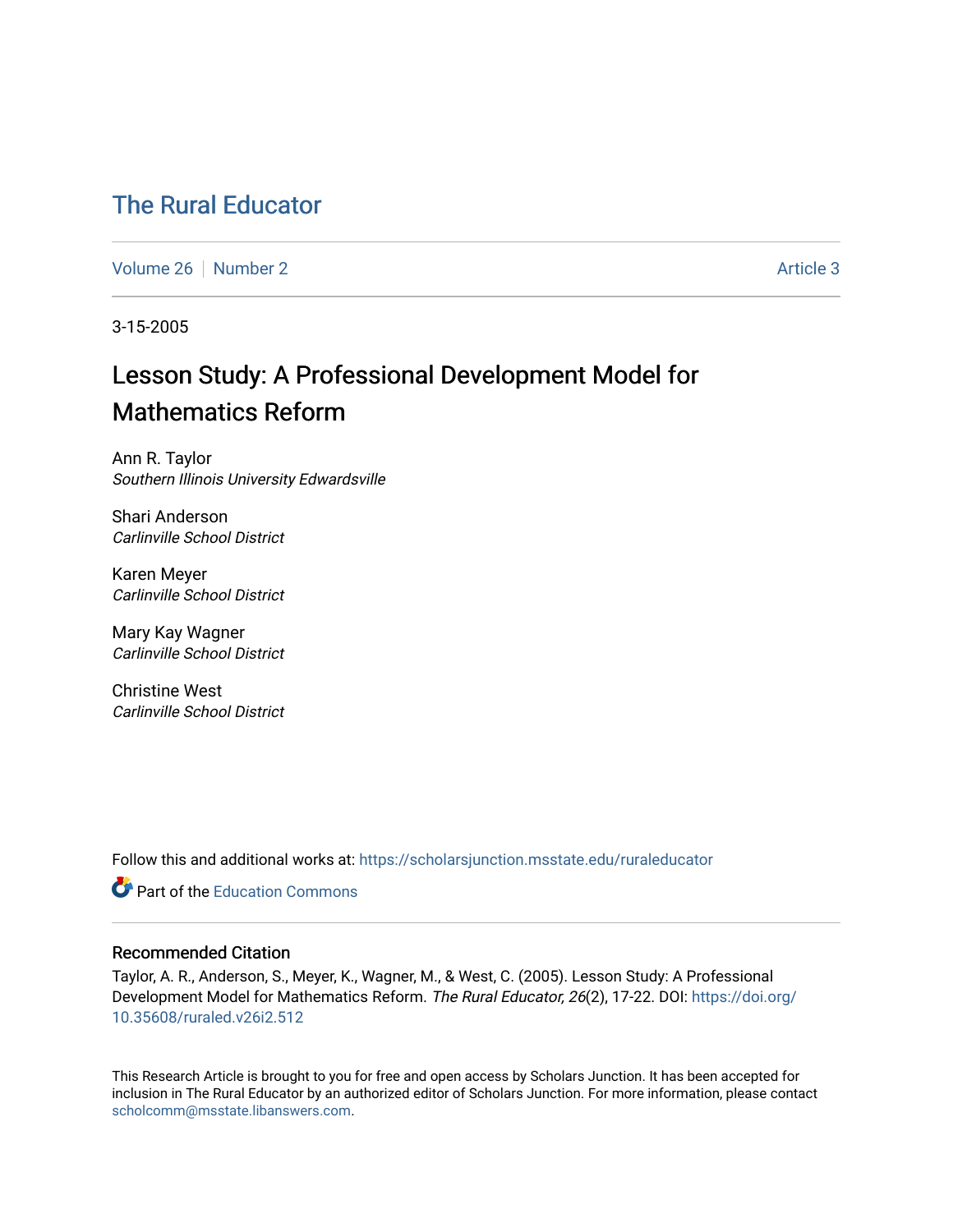## **Lesson Study: A Professional Development Model for Mathematics Reform**

**Ann R. Taylor**  *Southern Illinois University Edwardsville*  **Shari Anderson**  *Carlinville School District*  **Karen Meyer**  *Carlinville School District*  **Mary Kay Wagner**  *Carlinville School District*  **Christine West**  *Carlinville School District*

*In this action research report 4 teachers and 1 teacher educator use the Japanese lesson study model of professional development for 15 months in rural Carlinville, Illinois. In March 2001, 4 teachers identified a goal to improve their students' understanding of two step word problems in 2nd grade elementary mathematics. Teachers completed three cycles of researching, planning, teaching, evaluating and reflecting. They were motivated, empowered, and found lesson study effective professional development in their rural setting. It focused on the classroom lesson; provided an effective lesson plan and hours of focused professional development; supported attempts to put into practice best professional knowledge of reform mathematics; and developed a professional community among them.* 

Recent mathematics reform efforts attempt to unite mathematicians, math educators, administrators, and teachers to focus on two clear goals: (a) to increase mathematical knowledge of teachers, and (b) to improve methods of teaching mathematics. In 2001, the Conference Board of the Mathematical Sciences published their report, *The Mathematical Education of Teachers* (2001), emphasizing the significance of high quality mathematical preparation by teachers in all levels of school mathematics. A year earlier, *Before It's Too Late: A Report to the Nation* from the Glenn Commission (also known as the National Commission on Mathematics and Science Teaching for the 21st Century), identified the solution to the problem of students' low achievement in mathematics as "better mathematics and science teaching"(National Commission on Mathematics and Science Teaching for the 21st Century, 2000, p.7). To achieve this goal they advocated stronger initial teacher preparation and "sustained, high quality professional development" (p.5), which they believe can be facilitated by, among other strategies, "building- and district-level Inquiry Groups …for teachers to engage in common study to enrich their subject knowledge and teaching skills"(p. 8).

How can those responsible for professional development in rural areas follow through on such recommendations while facing additional challenges like geographic isolation from large numbers of colleagues and remoteness from specialist professional development opportunities? In this paper, we, four rural elementary teachers and one teacher educator, will first introduce ourselves and our methods and then describe one model for "inquiry groups" --the Japanese "lesson study" model. We then share our 15 month long

experience conducting lesson study in rural Carlinville, Illinois, before concluding with some discussion of the strengths of the lesson study model for rural education. We believe lesson study offers a way to systematically address many of our professional development needs.

#### **Introductions and Methodology**

In January 2001, a teacher education faculty member at the nearest state university, taught a graduate math education class on-site at a public elementary school in Carlinville, Illinois, 50 miles from the university. Carlinville, with a population of 7000, is the seat of Macoupin County in west central Illinois. As such, it is the prosperous center of a largely poor agricultural region. Lesson study was introduced as a small part of that class, and that is how these authors came together to work on this project.

As classroom teachers we represent a profile characteristic of one part of the rural teaching force – stable, hard working, experienced professionals thoroughly embedded in the lives of our communities. We have lived and taught in Carlinville for between 10 and 25 years. Our own mathematical education, mostly in rural schools, was dominated by traditional memory and drill work. One of us particularly enjoyed this approach and was successful through high school, whereas the other three reached a point in junior high or high school where mathematics lessons left us confused, anxious, or bored. Notwithstanding our responses as learners, our own math teaching began by replicating the traditional methods the four of us had experienced. But as serious professionals we began to make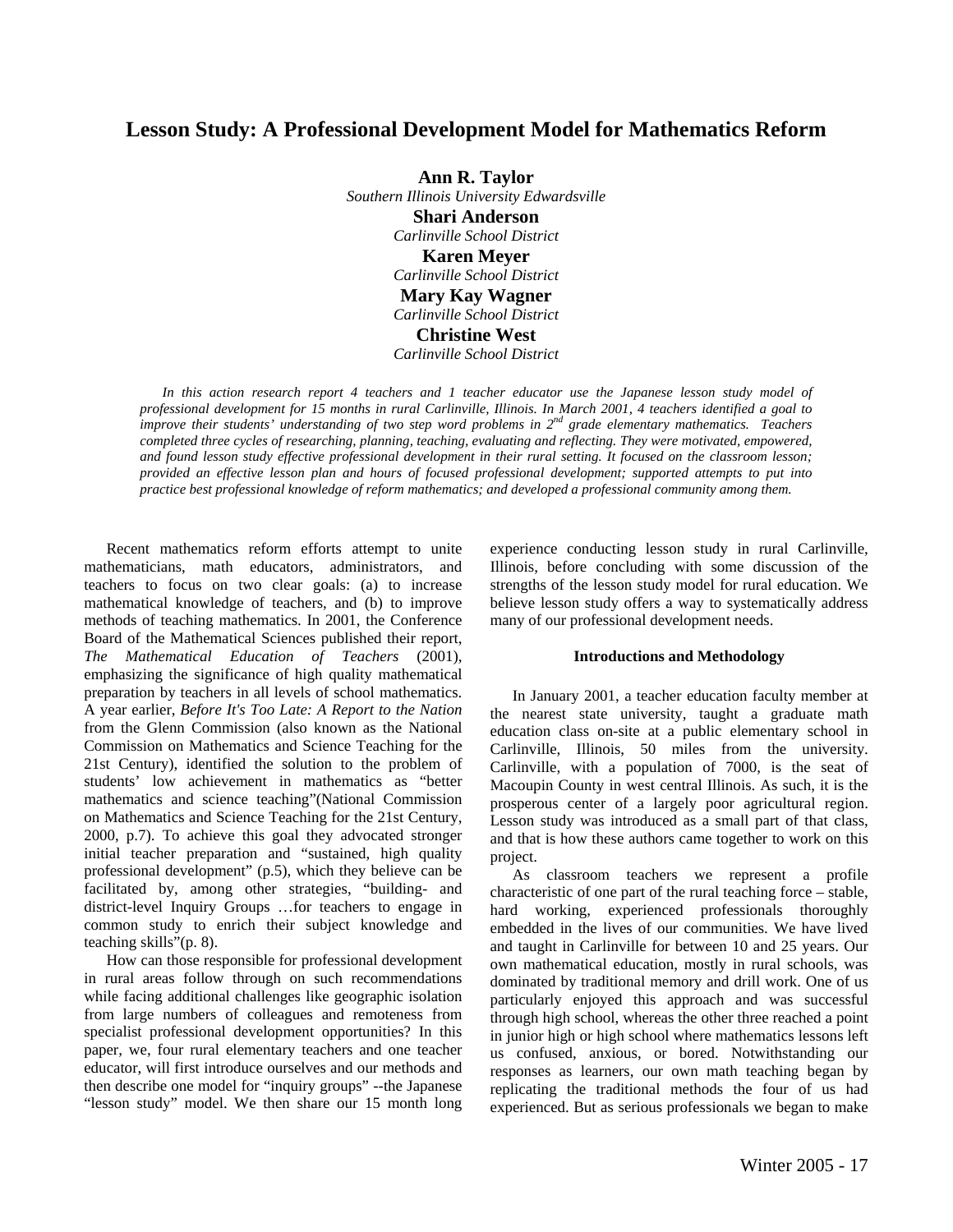changes, and with the help of new textbooks and workshops our teaching began to include connections to literature, use of manipulatives, and integration of writing activities. Change was difficult. Attempts to break away from the text and allow for more discussion and open-ended problem solving work seemed to conflict with the need to cover the curriculum. Pressures of standardized testing kept us from straying too far from our set curriculum. We were generally satisfied with our mathematics teaching prior to taking the graduate course and we did not always think deeply about our teaching. However, we were intrigued by the idea of lesson study and decided to take this on as a class project.

Our work as a lesson study group of four began in March 2001 and continued through May, 2002. To document this systematic inquiry into improving classroom practices we used an action research approach (McNiff, 1988; Elliott, 1991; Mills, 2000). Carefully recorded field notes, meeting summaries, video recordings, and interviews provide the data points for this paper. We write here in a way that includes our collective and individual voices as our narrative of experience (Riessman, 1993; Richardson, 2000), recording some of the richness of our learning about lesson study. The writing was a joint effort reflecting an iterative cycling between university and school personnel that was collaborative and mutually supportive; however, the lesson study work was done exclusively by the four of us, who are currently  $2<sup>nd</sup>$  and  $3<sup>rd</sup>$  grade classroom teachers. We hope we will entice, educate, and stimulate other groups to try this approach. We should add that our understanding of lesson study is deepening all the time but we do not consider ourselves experts, and this paper is not intended to be a definitive statement of the process.

#### **What is Lesson Study?**

Lesson study is one component of a system designed for continual professional development in Japan. Introduced to a United States audience during the last 3 to 4 years, the most widely read source on the model is Stigler and Hiebert's Teaching Gap (1999), although other scholars are also engaged in independent research on the topic (Fernandez, Chokshi, Cannon, & Yoshida, In press; Lewis & Tsuchida, 1998; Lewis, 2000;Yoshida, 1999). In Japan, lesson studies are either done by teachers across a district, or by teachers within a school. The topic for the lesson study is chosen by the teachers but is linked to larger national, district, or school goals. For example, as part of a goal to improve children's independent problem-solving, teachers may work on a lesson study topic of subtraction with regrouping. Teachers, usually of the same grade level, meet weekly to design, teach and evaluate one research lesson. Their next steps are to revise the lesson, reteach it, evaluate, reflect on the lesson again, and share their results. This process may take up to a year. Stigler and Hiebert (1999) noted that lesson study empowers individual teachers and leads to steady incremental improvement in teaching, rather than fast reform which is often the unachieved goal of American approaches to change. Stigler and Hiebert (pp. 112-116) summarize lesson study through an eight step problem-solving process, although others divide this process differently (Lewis & Tsuchida, 1998). The next section of the paper describes our work as we proceeded through each of these steps.

#### **Lesson Study in Carlinville**

#### *Preparation for Lesson Study*

Having chosen to participate in lesson study as part of the graduate class, our group of four set to work. Initially, readings from our graduate class about Japan (Stigler & Hiebert, 1999) and interviews from China (Ma, 1999) made us feel defensive. As experienced teachers who are typically American in outlook, we found the idea that schools and teachers in other countries might be doing a better job teaching mathematics than we were a bit disturbing. As we pursued our study we began to focus on the ideas presented in The Teaching Gap (Stigler & Hiebert, 1999).

One aspect of the book that took us some time to accept was the authors' description of teachers in a culture as "homogeneous." We had assumed that the personality of a teacher was what made the difference in a classroom and that the four of us had very different and distinct teaching styles. What we eventually realized, however, was that we were confusing personality with teaching style. Despite our different personal characteristics, we found our teaching styles were more similar than we had expected, in such ways as how we plan our lessons and our expectations of students. Even more interesting to us was the fact that our teaching styles were very similar to the way we were taught as students, despite our belief that we had made significant changes in our math teaching throughout our careers. What we realized was that consistently we have been involved in superficial changes that did not bring about true reform. As Stigler and Hiebert (1999) described, "American mathematics teaching is extremely limited, focused for the most part on a very narrow band of procedural skills"(p. 10). After struggling with this concept for many months, we agreed that, "teaching is a cultural activity [and that] we learn how to teach indirectly, through years of participation in classroom life, . . . largely unaware of some of the most widespread attributes of teaching in our own culture" (p.11).

As we continued our dialogue, we came to the realization that Stigler and Hiebert's portrayal of teaching in the United States as limited was a fair representation. However, although we could see the need for change, the idea of spending an entire year focused on one lesson, as recommended in the lesson study literature, seemed impossible. We seriously doubted that real change could take place by studying just one lesson over such an extended period of time, but we were willing to try.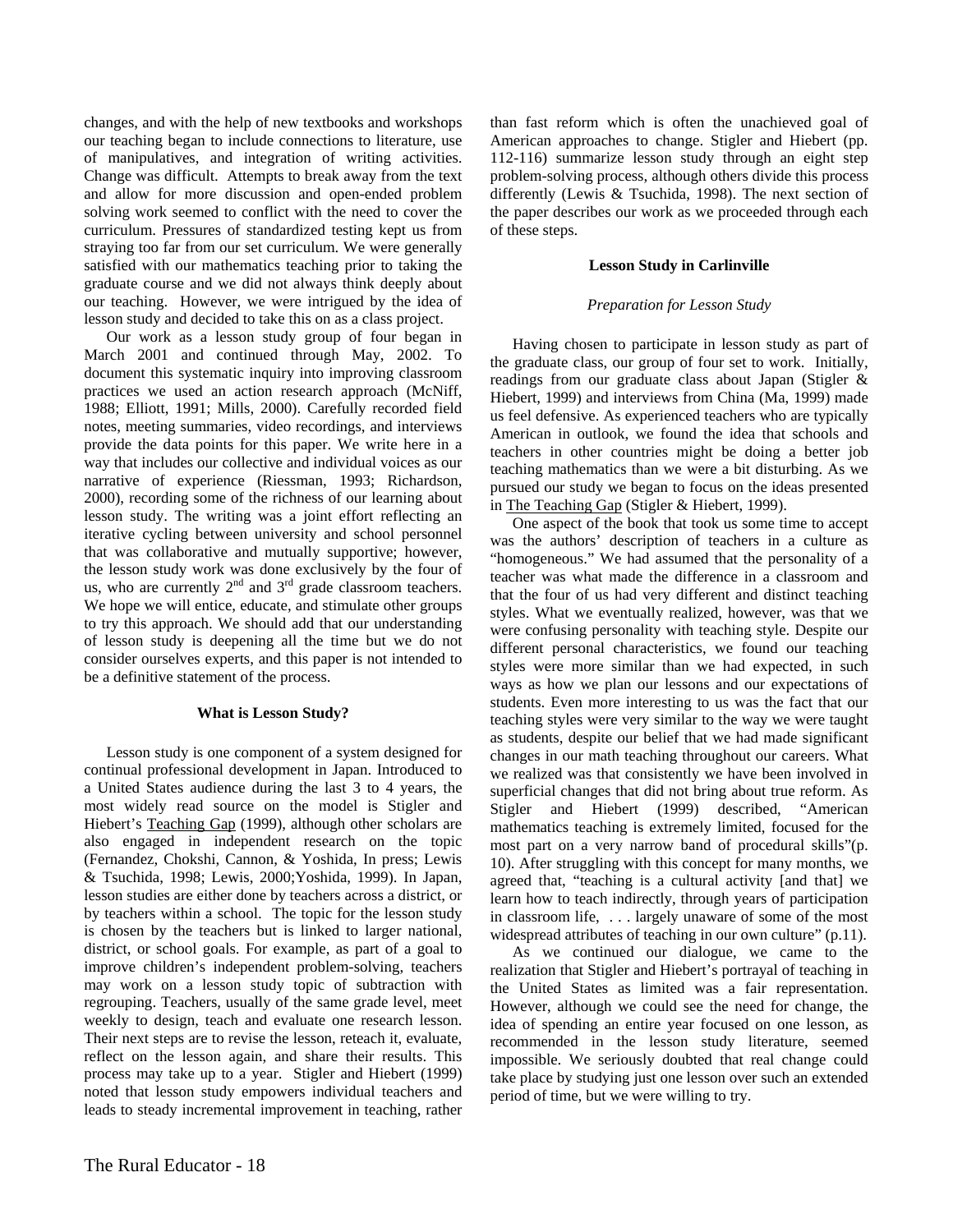#### *Step 1:Defining the Problem*

The first step of lesson study is to decide on a general goal. Over the years, we have found two-step word problems to be both difficult to teach and confusing for many second and third grade students. Typically when we taught two-step word problems in our classrooms, we expected the students to follow steps we designed in a specific order. We decided to use lesson study to shift our methods to better take into account what we had been learning about mathematics teaching and learning. Hence, our goals for our lesson study were: (a) to allow students to do their own thinking and design their own way of solving a two-step word problem; (b) to give students time to share their math thinking with their classmates; and (c) to listen to our students' math thinking and become more flexible in our approaches to teaching two-step word problems.

#### *Step 2: Planning the Lesson*

Having decided on the general goal, we moved on to plan the specific lesson we would teach. In March of 2001 we naively expected that it would take about twenty minutes at most to produce a written plan. We joked about the readings' description of Japanese lesson studies lasting an entire year when we could surely produce the same results in a mere fraction of the time. This turned out to be American efficiency--and arrogance--at its finest! An hour and a half into that initial meeting we were still talking math, and we haven't stopped since. We have met regularly, about once a week for the last 15 months, with the sole purpose of discussing this project as well as its implications beyond our own classrooms.

The decision about exactly what lesson to present was, of course, the primary topic of discussion at those early meetings. We spent much time narrowing our focus to one simple problem, a difficult task when we have been accustomed to assigning entire worksheets from a text containing ten or fifteen of those same types of problems. It heightened our awareness that more is not necessarily better, and that one problem in depth could be far more beneficial than a whole page of problems that divide one's attention and effort for the sake of "getting it done." Once we focused on one problem, a two-step story problem, we had further questions. What operations to use in the problem? Should it be printed using numerals or number words? Should the problem use names of our own students and the name of our school to increase interest, or would that sidetrack the easily distracted students?

In addition to the question of what to teach, we discussed many other points, categorized loosely into four groups: logistics, materials, teacher script, and time management. For example, logistics problems included where and when to do the lesson, how to display the problem for the whole group, whether to have the group gather on the rug or stay at their seats for the introduction, whether to have students bring their papers with their solutions to the rug with them, how to pair them up (teacher's choice or students), and numerous other similar discussion points.

Materials to be used created another set of questions to solve. Do we display the problem on the overhead or white board? Do we hand out individual copies to each student? Do we give them scratch paper, and hand out manipulatives, or simply have them available for whomever would choose them? Would large sheets of Post-It paper be better for recording ideas because it could hang on the board and then be moved as needed and saved? Such questions as these led to an amazing amount of discussion over decisions we all, out of the interest of time-efficiency, were accustomed to making instantly and taking for granted every minute in the classroom.

Time considerations were heavily discussed. How much time to allow for the entire lesson, and for each section of the lesson? Should students have equal time to work independently and with partners? Is five minutes enough time for the independent work, and again for the partner work? Is fifteen minutes long enough for the class to gather and discuss their solutions at the end of the lesson? Should the teacher cut it off when the allotted time is up, or continue as needed for the flow of the lesson?

The teacher script itself was another area of extreme significance. We agonized over the exact words the teacher would use, and over how necessary it was to even script it so closely. We debated over whether the teacher should read the problem, or whether the students should read it on their own. We eventually decided to do both, which is what we would normally do in the classroom anyway. Should the teacher give clues as students worked? Should she answer questions as she circulated, or just encourage students to keep thinking? Sometimes we simply said we'd just try it one way and change it later if we needed to--which of course is exactly what lesson study is all about! At times we made it harder than it needed to be, probably because we each, in our own ways, are perfectionists, and we wanted to do it "right" the first time. We eventually learned to accept the fact that it was okay to leave room for improvement in the re-teaching, which helped us relax a bit.

#### *Steps 3 and 4: Teaching and Evaluating the Lesson and Reflecting on its Effects*

With the lesson planned, the next step was to teach and evaluate the lesson, which we completed on March 27, 2001. Shari taught the lesson using the following story problem: "A South School 2<sup>nd</sup> grade class has been studying about ocean life. They will be taking a field trip to the aquarium. The class will be divided into six groups. Each group has 3 girls and 2 boys. How many more girls than boys are going?" Karen, Mary Kay and Chris observed, took careful notes, and video-taped the lesson to supplement the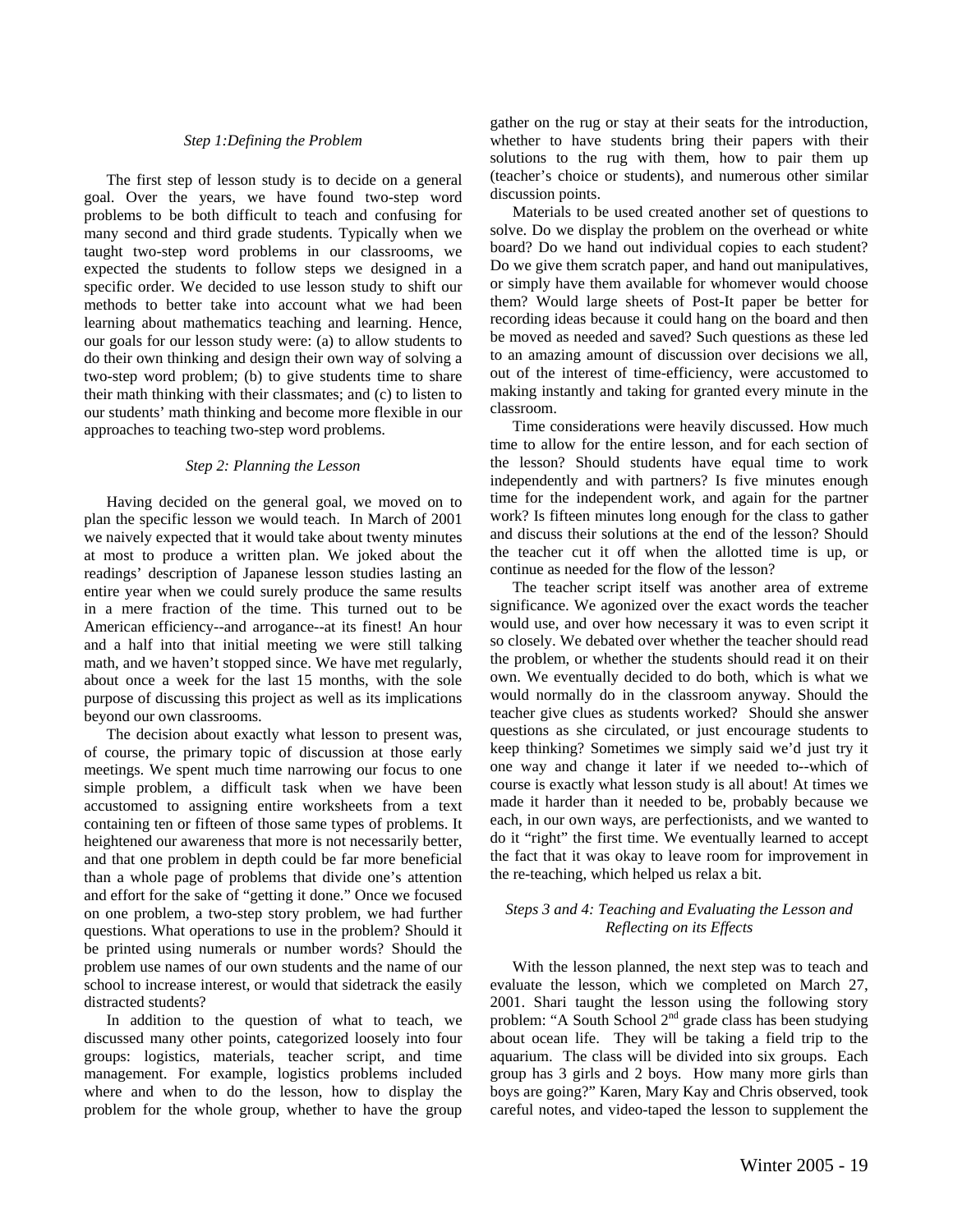observations. A video recording cannot adequately capture much of what happens in a classrooms, but it did provide a helpful additional source of data for us, particularly as we studied the solutions students shared publicly to the class. Our colleagues covered our classes to enable us to do observe the lesson. We met and discussed our observations immediately after the lesson.

#### *Step 5: Revising the Lesson*

We had completed the first four steps of the lesson study process during Winter and Spring semester. With school back in session in August 2001, we moved on to Step 5, which was to revise our original lesson. We began meeting once a week again, reviewing what we had done the previous winter and spring, and planning our reteaching. We felt that we had put so much thought and care into our first scripting of the lesson that we didn't think we would be able to find anything that needed changing for the re-teaching of the lesson. Hah! All it took was one initial question: "Are we going to re-teach the lesson to the same students as last winter, or to our new group of second graders?" and others flowed like syrup on a hot cake! If we teach it to the same students, how many will remember--or *will* they remember?--not so silly a question, knowing some of our students! If we teach it to the same students, how should we change the problem? Keep the same story but change the numbers? Change the story but keep the same numbers and operations? And if we teach it to our new second graders, it will be six months earlier in the year than our first attempt. How do we account for that difference ?

What we returned to again and again was this question: What is the purpose of our lesson study? Is it to show growth in our students? Is it to test their ability to follow our directions, to do the thinking, to come up with correct solutions? Or is our purpose at this time to refine our own attempts to provide work that is challenging, thoughtprovoking, and able to develop mathematical thinking. With that question in mind, we made some minor adjustments to the lesson, shifting the time frames involved in each part of the lesson, the way manipulatives were to be used, and our observation methods. We also added a written student reflection.

## *Steps 6 and 7: Teaching the Revised Lesson and Evaluating and Reflecting Again*

In October, we completed the final steps in Stigler and Hiebert's eight step model for lesson study. Shari retaught the lesson on October 4, 2001. Once again, Karen, Mary Kay and Chris observed and took notes. As we evaluated this second teaching we came up with even more changes we would make upon a third teaching of the lesson. This was an epiphany of sorts for the four of us, as we began to realize somewhat sheepishly that the more we teach it, the more we find room for improvement—a far cry from the original "American efficiency" agenda we joked about earlier! As our understanding of lesson study grew, we also realized that rather than having the observing teachers circulate and interact, the lesson study process is designed to enable the teachers to do just the opposite – to stay separate from the concerns of the lesson and carefully observe and record what is happening.

From February 2002 through May 2002 we repeated the whole process one more time. This time substitute teachers taught our classes, and we had the benefit of observations and comments from a mathematics educator (Ann) as well as a university mathematician. This significantly enriched our learning. We also understood more clearly the benefits of a detailed lesson plan that included our goals and predictions for students' responses to the problem. This enabled us all to take more detailed observation notes during the lesson, which supported a more thorough debriefing session. As we repeated the lesson study process, we continued to learn more about our teaching, and more about the lesson study process.

#### **Discussion**

The lesson study model focuses on one of the areas recommended for math reform, the professional development of teachers, and is one version of an "inquiry group" recommended by the Glenn Commission (National Commission on Mathematics and Science Teaching for the 21st Century, 2000) as a way to improve mathematics teaching. However, providing effective professional development for teachers is a challenge in any setting, urban or rural. We recognized, as a result of our experience with lesson study, that our previous years of professional development, while helpful, had not led us to significantly change our mathematics teaching from what we ourselves had experienced in school. However, through our version of the Japanese lesson study model, we identified a significant number of benefits.

- 1. Meeting regularly to plan and teach a research lesson focused on an identified classroom need (improving our teaching of two-step word problems) resulted in an **effective detailed lesson plan** that to a large extent achieved its goal of more effective student learning.
- 2. The lesson study model provided a **highly motivated structure for planning and teaching a lesson** in which we talked for hours about subject matter, curriculum, research, materials, logistics.
- 3. Given time to reflect and think in the company of other teachers, we were able to **share, interact, question assumptions, and reassess common practices** in light of our best professional knowledge. This enabled us to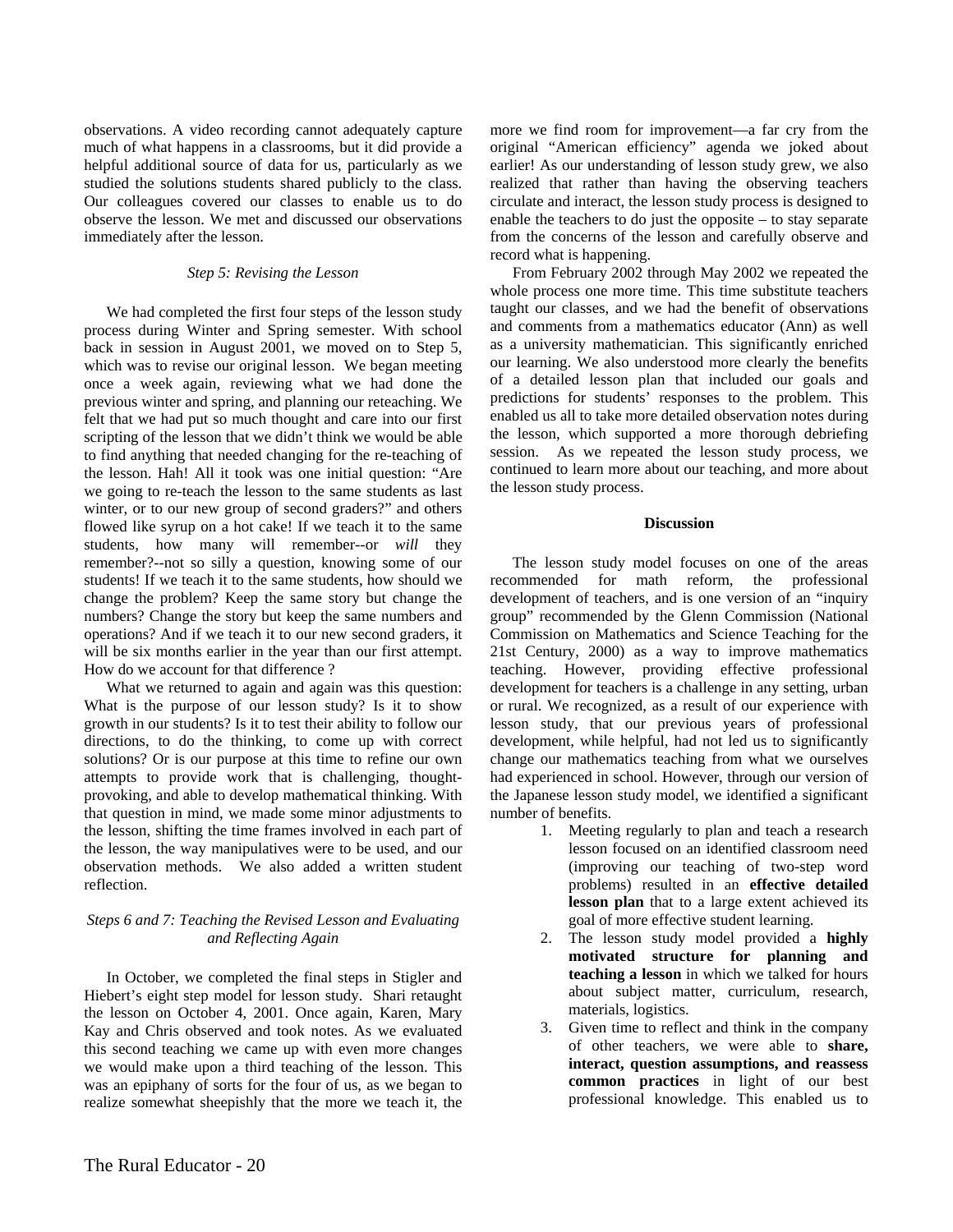align our practice more closely with this professional knowledge base.

- 4. Observing a lesson enabled us to **shift our thinking from a teaching focus to a learning focus** as we recorded and puzzled over our students' mathematical thinking**.** As observers, we were free to be focused on the actual work the students were doing and the thought processes involved.
- 5. Focusing on student thinking provided us with more **feedback to support the goals of reform mathematics that** we had been trying to implement. For example, when we added an opportunity for students to write a journal response to the lesson. We were reminded of the importance of really listening to our students. Challenging students, giving them time to solve the challenge, listening to their thinking, allowing them time to share their thinking verbally and in writing takes time, time that we often feel we don't have as we push to complete our given curriculum.
- 6. Lesson study has **transformed our working relationships** and conversations with each other. In addition to what we learned about mathematics teaching, we found that lesson study has shifted our paradigm completely.

Overall, the lesson study process has empowered and motivated us. Rather than hearing from an outside expert about an ideal situation or a "new method", we have been able to shape our own professional development according to our interests and needs, albeit provoked and guided by research (Ma, 1999; Stigler & Hiebert, 1999). We experienced an immediate impact on our thinking and teaching as we talked and worked with colleagues in our school.

In spite of our success with lesson study, we identified four areas of concern about the use of lesson study in American schools. First, the more we worked on what appeared to be empowering, significant professional ideas for our classroom, the more frustrated we felt about the extent to which our professional lives are controlled by external mandates, many of which act counter to the best learning interests of students and the best practices of teachers. Second, the process of shifting our focus from traditional practices to considering new ideas was at times very difficult. Third, understanding the goals of lesson study took time and experience. There were obstacles and we were learning as we went through the process. Finally, administrative support is necessary for lesson study. Although we managed with the help of our colleagues for the first and second lesson teaching, we would strongly recommend having subsitute teachers for the day the lesson is taught. This allowed us to really focus on the lesson study and engage fully in the debriefing session afterwards.

To us, as experienced teachers and a teacher educator, lesson study seems very suitable for rural settings because it does not require a complex or expensive infrastructure, either in terms of resources (texts, manipulatives) or personnel. It requires only a group of teachers talking and thinking together. Conversation can be stimulated through the discussion of books, such as The Teaching Gap (Stigler & Hiebert, 1999) or Knowing and Teaching Elementary Mathematics (Ma, 1999). Supporting materials, videos, and discussion groups are available on the web (see websites), thus enabling rural communities to collaborate with others. The stability of the teaching force and the strong social relationships which often exist in rural areas provides a ready foundation for the close work this model orchestrates. Teachers can extend these existing relationships into systematic professional exchanges. Our case demonstrates how veteran teachers who already "know" a lot, can be reenergized and refocused by using this model.

Clearly, no one single event brings reform to mathematics teaching. However, the lesson study model provides a structure within which small changes gather and flow together to become the substance of new conversations and discussions. Over time, these small changes add up to significant changes in classroom practice. The lesson study structure enabled our group of experienced teachers to engage in significant professional development with a minimum of resources. Lesson study seems to offer possibilities for rural educators to use the resources they already have to further reform elementary teaching of mathematics.

#### **References**

- Anderson, S., Meyer, K., Wagner, M. K., & West, C. (2002). *Lesson study on two step word problems with second grade students*. Unpublished master's project, Southern Illinois University Edwardsville, Edwardsville.
- Conference Board of Mathematical Sciences. (2001). The *Mathematical Education of Teachers* (Issues in Mathematics Education v. 11). Washington, D. C.
- Elliott, J. (1991). *Action research for educational change*. Milton Keynes: Open University Press.
- Fernandez, C., Chokshi, S., Cannon, J., & Yoshida, M. (In press). Learning about lesson study in the United States. In B. M. (Ed.), *New and old voices in Japanese education*. Armonk, New York: M.E. Sharpe.
- *Lesson Study in Japan- U.S. Science Education*. Mills College funded by National Science Foundation. Available 7 May, 2002, from http://www.lessonresearch.net
- *Lesson Study Research Group* (2001). Teachers College Columbia Lesson Study Research Group. Available May 7, 2002, from www.tc.columbia.edu/LESSONSTUDY
- Lewis, C. (2000). *Lesson study: The core of Japanese professional development* (Invited Address to the Special Interest Group on Research in Mathematics